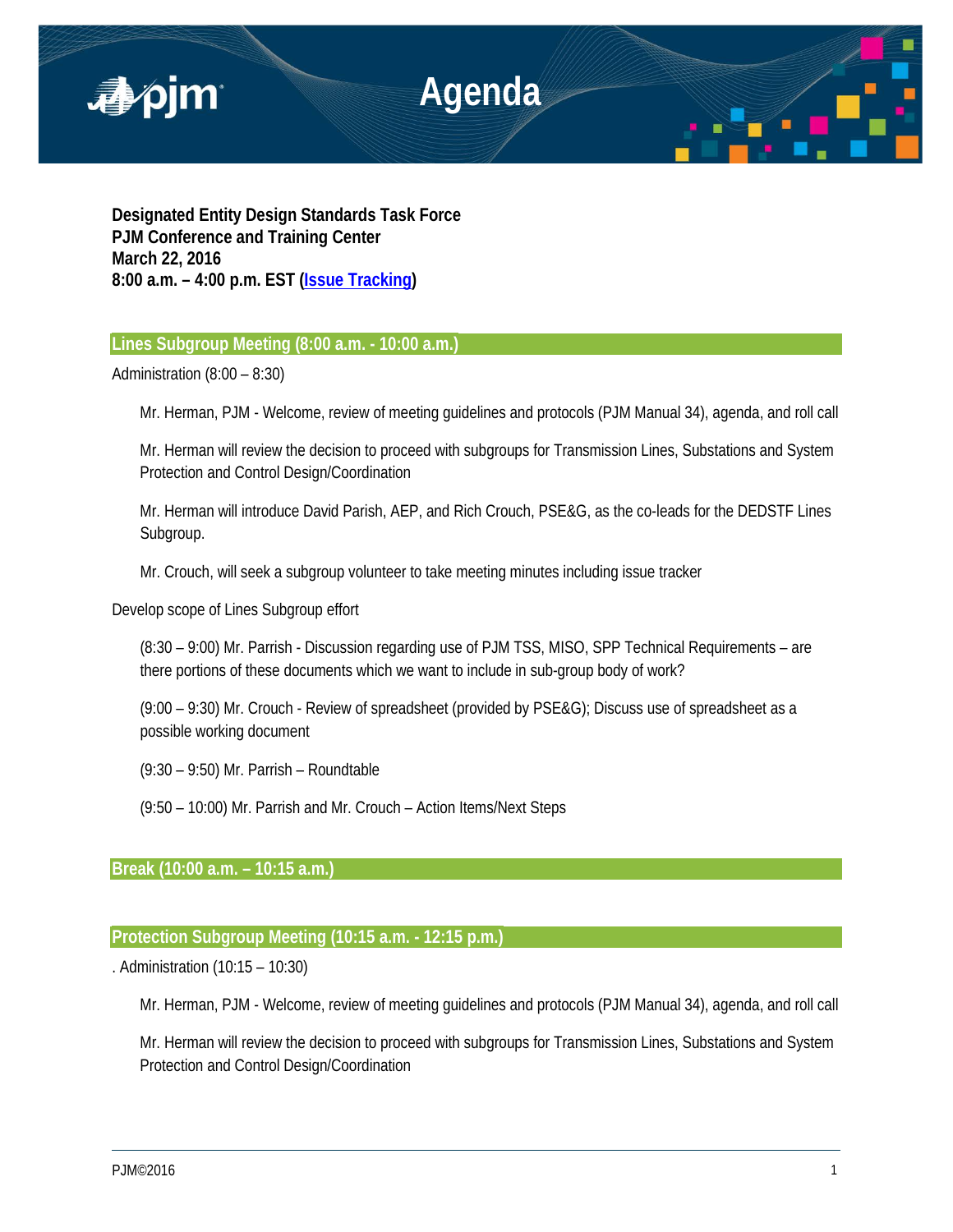

Mr. Herman will introduce Dennis Field, ComEd, and James Hubertus, PSE&G, as the co-leads for the DEDSTF Protection Subgroup

Mr. Field and Mr. Hubertus will seek a subgroup volunteer to serve as secretary

Review/Discuss PJM Manual 7

Discussion of MISO and SPP Minimum Design Standard Documents

Discussion about desired approach to developing of PJM Minimum Design Standards

Determine action items for next meeting

Adjourn

# **Lunch (12:15 p.m. – 1:00 p.m.)**

# **Substation Subgroup Meeting (1:00 p.m. - 3:00 p.m.)**

Administration (1:00 – 1:15)

Mr. Herman, PJM - Welcome, review of meeting guidelines and protocols (PJM Manual 34), agenda, and roll call

Mr. Herman will review the decision to proceed with subgroups for Transmission Lines, Substations and System Protection and Control Design/Coordination

Mr. Herman will introduce Ronald Wellman, AEP, and Scott Herb, PPL, as the co-leads for the DEDSTF Substation Subgroup

Mr. Wellman and Mr. Herb will seek a subgroup volunteer to record meeting minutes

What does the end state look like

Overall document – what needs to be included/ excluded

Question to the group – Are the existing Transmission Owner Guidelines published on the PJM website adequate?

Plan/ path going forward

**Future Agenda Items (3:00 p.m. - 4:00 p.m.)**